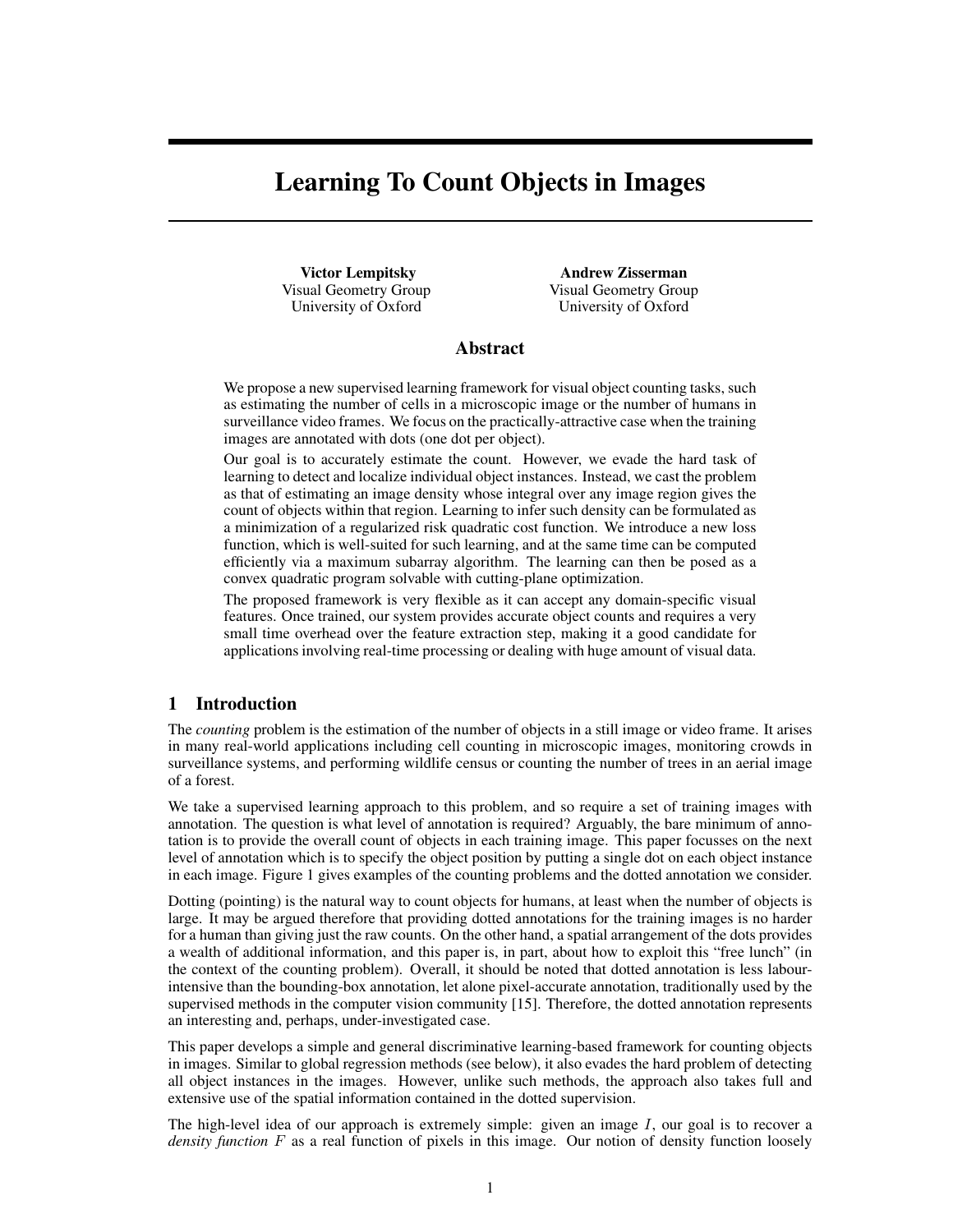

Figure 1: Examples of counting problems. *Left* — counting bacterial cells in a fluorescence-light microscopy image (from [29]), *right* — counting people in a surveillance video frame (from [10]). Close-ups are shown alongside the images. The bottom close-ups show examples of the dotted annotations (crosses). Our framework learns to estimate the number of objects in the previously unseen images based on a set of training images of the same kind augmented with dotted annotations.

corresponds to the physical notion of density as well as to the mathematical notion of measure. Given the estimate F of the density function and the query about the number of objects in the entire image  $I$ , the number of objects in the image is estimated by integrating  $F$  over the entire I. Furthermore, integrating the density over an image subregion  $S \subset I$  gives an estimate of the count of objects in that subregion.

Our approach assumes that each pixel  $p$  in an image is represented by a feature vector  $x_p$  and models the density function as a linear transformation of  $x_p$ :  $F(p) = w^T x_p$ . Given a set of training images, the parameter vector  $w$  is learnt in the regularized risk framework, so that the density function estimates for the training images matches the ground truth densities inferred from the user annotations (under regularization on w).

The key conceptual difficulty with the density function is the discrete nature of both image observations (pixel grid) and, in particular, the user training annotation (sparse set of dots). As a result, while it is easy to reason about average densities over the extended image regions (e.g. the whole image), the notion of density is not well-defined at a pixel level. Thus, given a set of dotted annotation there is no trivial answer to the question: what should be the ground truth density for this training example. Consequently, this local ambiguity also renders standard pixel-based distances between density functions inappropriate for the regularized risk framework.

Our main contribution, addressing this conceptual difficulty, is a specific distance metric  $D$  between density functions used as a loss in our framework, which we call the *MESA* distance (where MESA stands for *Maximum Excess over SubArrays*, as well as for the geological term for the elevated plateau). This distance possess two highly desirable properties:

*1. Robustness.* The MESA distance is robust to the additive local perturbations of its arguments such as independent noise or high-frequency signal as long as the integrals (counts) of these perturbations over larger region are close to zero. Thus, it does not matter much how exactly we define the ground truth density locally, as long as the integrals of the ground truth density over the larger regions reflect the counts correctly. We can then naturally define the "ground truth" density for a dotted annotation to be a sum of normalized gaussians centered at the dots.

*2. Computability.* The MESA distance can be computed exactly via an efficient combinatorial algorithm (maximum sub-array [8]). Plugging it into the regularized risk framework then leads to a convex quadratic program for estimating  $w$ . While this program has a combinatorial number of linear constraints, the cutting-plane procedure finds the close approximation to the globally optimal  $w$  after a small number of iterations.

The proposed approach is highly versatile. As virtually no assumptions is made about the features  $x_p$ , our framework can benefit from much of the research on good features for object detection. Thus, the confidence maps produced by object detectors or the scene explanations resulting from fitting the generative models can be turned into features and used by our method.

### 1.1 Related work.

A number of approaches tackle counting problems in an unsupervised way, performing grouping based on self-similarities [3] or motion similarities [27]. However, the counting accuracy of such fully unsupervised methods is limited, and therefore others considered approaches based on supervised learning. Those fall into two categories: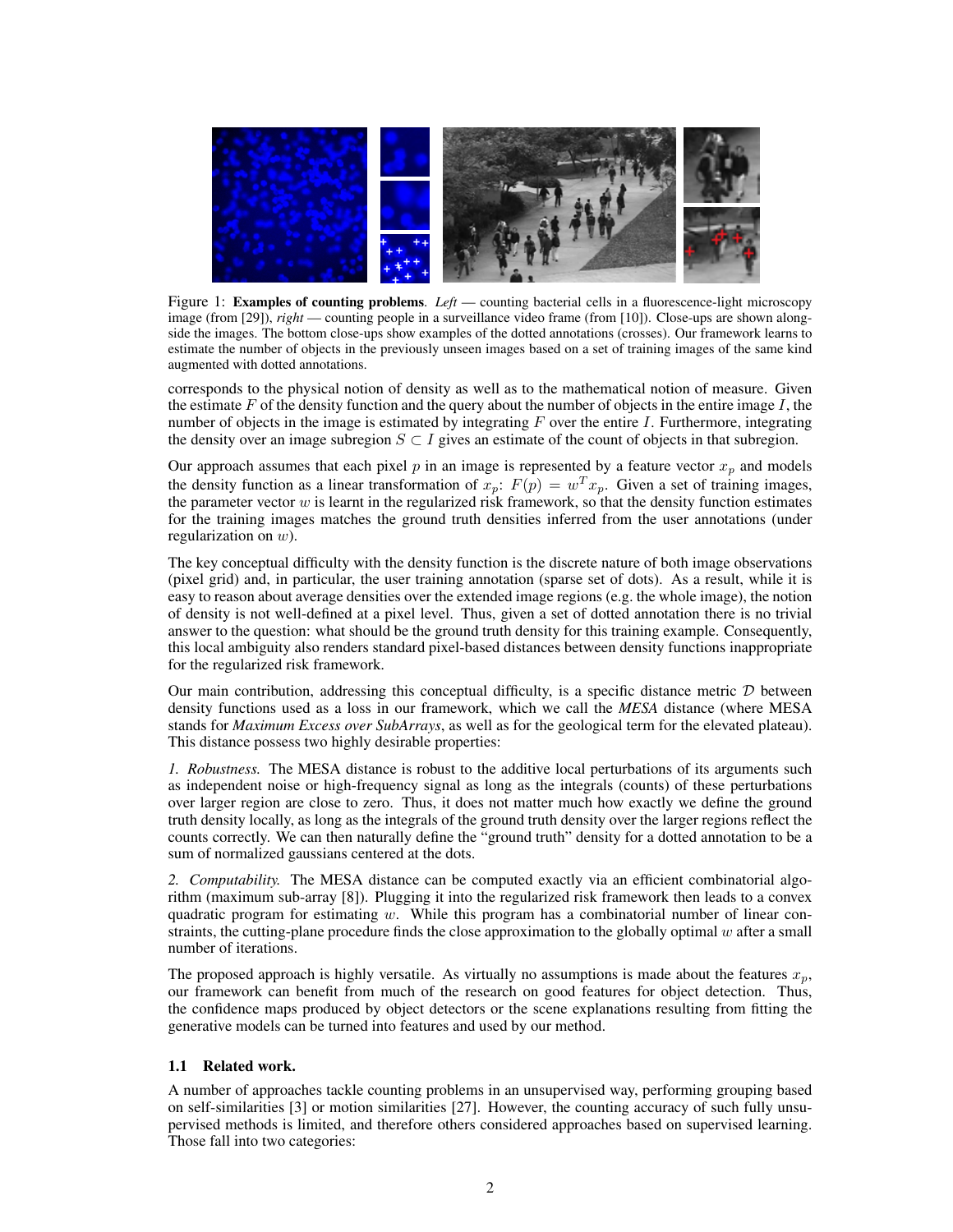

Figure 2: Processing results for a previously unseen image. *Left* – a fragment of the microscopy image. Emphasized are the two rectangles containing 6 and 10 cells respectively. *Middle* – the confidence map produced by an SVM-based detector, 6 peaks are clearly discernible for the 1st rectangle, but the number of peaks in the 2nd rectangle is unclear. *Right* – the density map, that our approach produces. The integrals over the rectangles (6.52 and 9.37) are close to the correct number of cells. *(MATLAB jet colormap is used)*

Counting by detection: This assumes the use of a visual object detector, that localizes individual object instances in the image. Given the localizations of all instances, counting becomes trivial. However, object detection is very far from being solved [15], especially for overlapping instances. In particular, most current object detectors operate in two stages: first producing a real-valued confidence map; and second, given such a map, a further *thresholding* and *non-maximum suppression* steps are needed to locate peaks correspoinding to individual instances [12, 26]. More generative approaches avoid nonmaximum suppression by reasoning about relations between object parts and instances [6, 14, 20, 33, 34], but they are still geared towards a situation with a small number of objects in images and require time-consuming inference. Alternatively, several methods assume that objects tend to be uniform and disconnected from each other by the distinct background color, so that it is possible to localize individual instances via a Monte-Carlo process [13], morphological analysis [5, 29] or variational optimization [25]. Methods in these groups deliver accurate counts when their underlying assumptions are met but are not applicable in more challenging situations.

Counting by regression: These methods avoid solving the hard detection problem. Instead, a direct mapping from some global image characteristics (mainly histograms of various features) to the number of objects is learned. Such a standard regression problem can be addressed by a multitude of machine learning tools (e.g. neural networks [11, 17, 22]). This approach however has to discard any available information about the location of the objects (dots), using only its 1-dimensional statistics (total number) for learning. As a result, a large number of training images with the supplied counts needs to be provided during training. Finally, counting by segmentation methods [10, 28] can be regarded as hybrids of counting-by-detection and counting-by-regression approaches. They segment the objects into separate clusters and then regress from the global properties of each cluster to the overall number of objects in it.

## 2 The Framework

We now provide the detailed description of our framework starting with the description of the learning setting and notation.

#### 2.1 Learning to Count

We assume that a set of N training images (pixel grids)  $I_1, I_2, \ldots I_N$  is given. It is also assumed that each pixel p in each image  $I_i$  is associated with a real-valued feature vector  $x_p^i \in \mathbb{R}^K$ . We give the examples of the particular choices of the feature vectors in the experimental section. It is finally assumed that each training image  $I_i$  is annotated with a set of 2D points  $\mathbf{P}_i = \{P_1, \ldots, P_{C(i)}\}$ , where  $C(i)$  is the total number of objects annotated by the user.

The density functions in our approaches are real-valued functions over pixel grids, whose integrals over image regions should match the object counts. For a training image  $I_i$ , we define the *ground truth* density function to be a kernel density estimate based on the provided points:

$$
\forall p \in I_i, \quad F_i^0(p) = \sum_{P \in \mathbf{P}_i} \mathcal{N}(p; P, \sigma^2 \mathbf{1}_{2 \times 2}). \tag{1}
$$

Here, p denotes a pixel,  $\mathcal{N}(p; P, \sigma^2 \mathbf{1}_{2 \times 2})$  denotes a normalized 2D Gaussian kernel evaluated at p, with the mean at the user-placed dot P, and an isotropic covariance matrix with  $\sigma$  being a small value (typically, a few pixels). With this definition, the sum of the ground truth density  $\sum_{p\in I_i} F_i^0(p)$  over the entire image will not match the dot count  $C_i$  exactly, as dots that lie very close to the image boundary result in their Gaussian probability mass being partly outside the image. This is a natural and desirable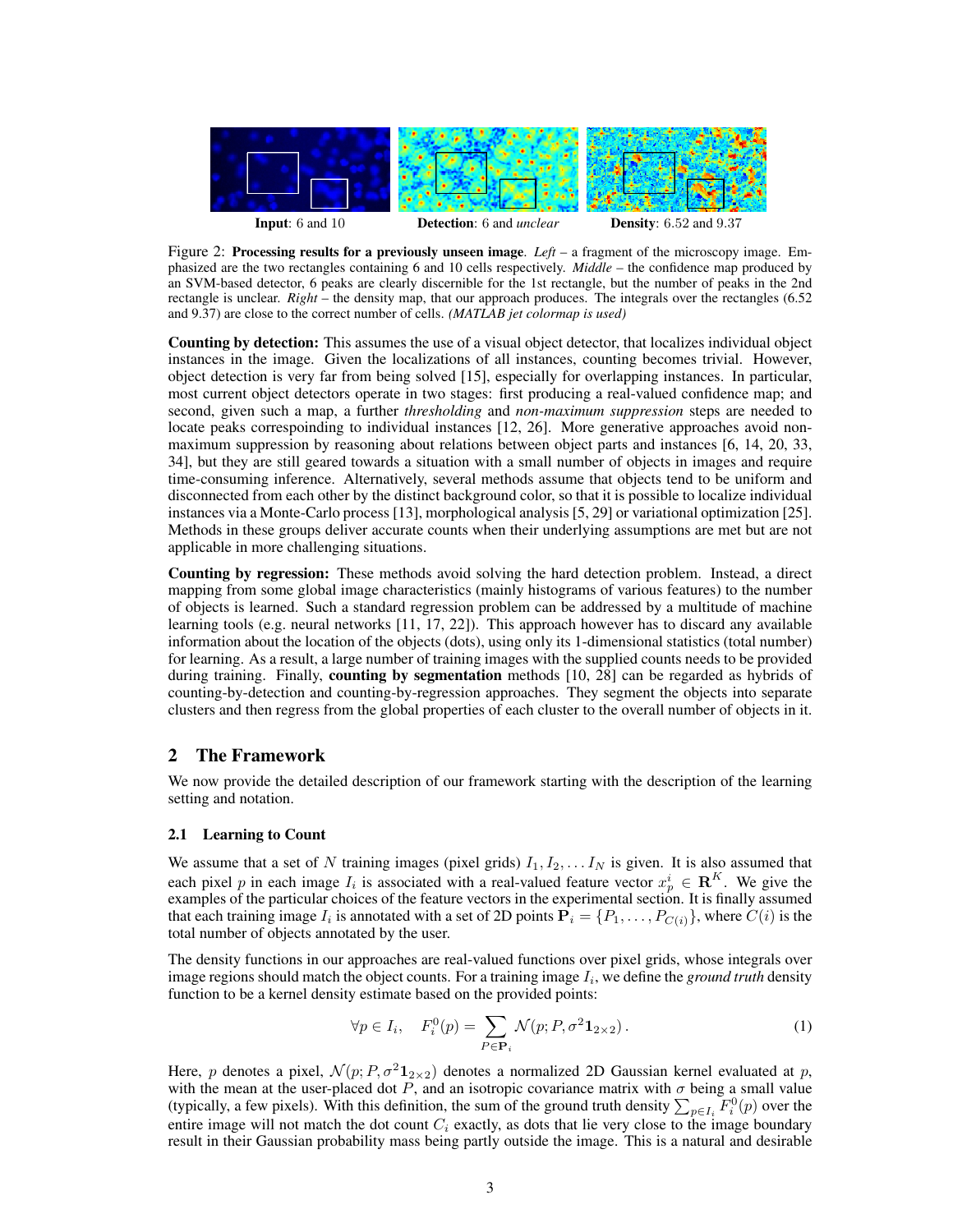behaviour for most applications, as in many cases an object that lies partly outside the image boundary should not be counted as a full object, but rather as a fraction of an object.

Given a set of training images together with their ground truth densities, we aim to learn the linear transformation of the feature representation that approximates the density function at each pixel:

$$
\forall p \in I_i, \quad F_i(p|w) = w^T x_p^i,\tag{2}
$$

where  $w \in R^K$  is the parameter vector of the linear transform that we aim to learn from the training data, and  $F_i(\cdot|w)$  is the estimate of the density function for a particular value of w. The regularized risk framework then suggests choosing  $w$  so that it minimizes the sum of the mismatches between the ground truth and the estimated density functions (the loss function) under regularization:

$$
w = \underset{w}{\operatorname{argmin}} \left( w^T w + \lambda \sum_{i=1}^N \mathcal{D} \left( F_i^0(\cdot), F_i(\cdot | w) \right) \right), \tag{3}
$$

Here,  $\lambda$  is a standard scalar hyperparameter, controlling the regularization strength. It is the only hyperparameter in our framework (in addition to those that might be used during feature extraction).

After the optimal weight vector has been learned from the training data, the system can produce a density estimate for an unseen image I by a simple linear weighting of the feature vector computed in each pixel as suggested by (2). The problem is thus reduced to choosing the right loss function  $\mathcal D$  and computing the optimal  $w$  in (3) under that loss.

#### 2.2 The MESA distance

The distance  $\mathcal D$  in (3) measures the mismatch between the ground truth and the estimated densities (the loss) and has a significant impact on the performance of the entire learning framework. There are two natural choices for D:

- One can choose D to be some function of an  $L_P$  metric, e.g. the  $L_1$  metric (sum of absolute per-pixel differences) or a square of the  $L_2$  metric (sum of squared per-pixel differences). Such choices turns (3) into standard regression problems (i.e. support vector regression and ridge regression for  $L_1$  and  $L_2^2$  cases respectively), where each pixel in each training image effectively provides a sample in the training set. The problem with such loss is that it is not directly related to the real quantity that we care about, i.e. the overall counts of objects in images. E.g. strong zero-mean noise would affect such metric a lot, while the overall counts would be unaffected.
- As the overall counts is what we ultimately care about, one may choose  $D$  to be an absolute or squared difference between the overall sums over the entire images for the two arguments, e.g.  $\mathcal{D}(F_1(\cdot), F_2(\cdot)) = |\sum_{p \in I} F_1(p) - \sum_{p \in I} F_2(p)|$ . The use of such a pseudometric as a loss turns (3) into the counting-by-regression framework discussed in Section 1.1. Once again, we get either the support vector regression (for the absolute differences) or ridge regression (for the squared differences), but now each training sample corresponds to the entire training image. Thus, although this choice of the loss matches our ultimate goal of learning to count very well, it requires many annotated images for training as spatial information in the annotation is discarded.

Given the significant drawbacks of both baseline distance measures, we suggest an alternative, which we call the MESA distance. Given an image I, the MESA distance  $\mathcal{D}_{MESA}$  between two functions  $F_1(p)$  and  $F_2(p)$  on the pixel grid is defined as the largest absolute difference between sums of  $F_1(p)$  and  $F_2(p)$ over all box subarrays in  $I$ :

$$
\mathcal{D}_{MESA}(F_1, F_2) = \max_{B \in \mathbf{B}} \left| \sum_{p \in B} F_1(p) - \sum_{p \in B} F_2(p) \right| \tag{4}
$$

Here,  $\bf{B}$  is the set of all box subarrays of  $\bf{I}$ .

The MESA distance (in fact, a metric) can be regarded as an  $L_{\infty}$  distance between combinatorially-long vectors of subarray sums. In the 1D case, it is related to the Kolmogorov-Smirnov distance between probability distributions [23] (in our terminology, the Kolmogorov-Smirnov distance is the maximum of absolute differences over the subarrays with one corner fixed at top-left; thus the strict subset of B is considered in the Kolmogorov-Smirnov case).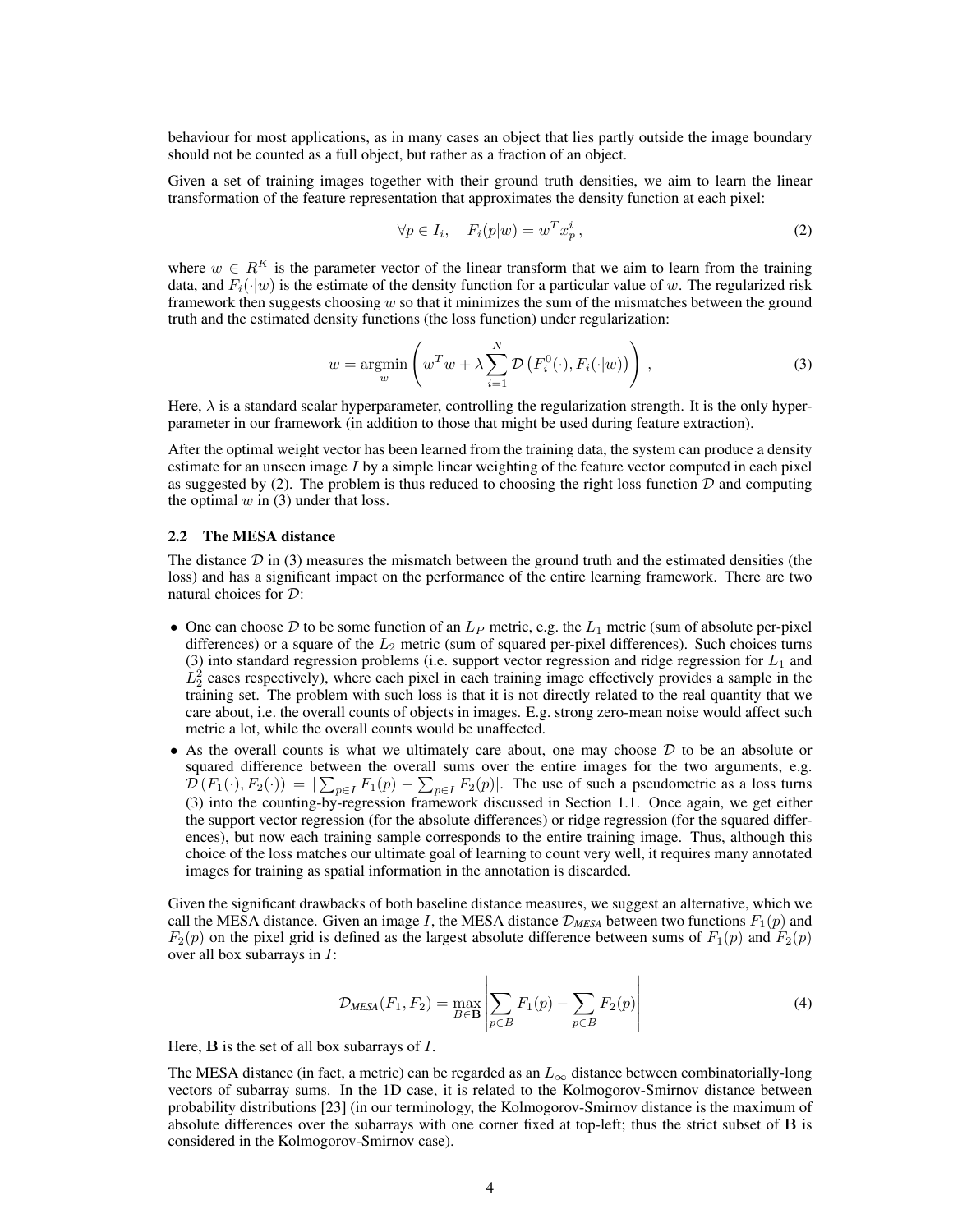

Figure 3: Comparison of distances for matching density functions. Here, the *top-left* image shows one of the densities, computed as the ground truth density for a set of dots. The densities in the *top row* are obtained through some perturbations of the original one. In the *bottom row*, we compare side-by-side the per-pixel  $L_1$  distance, the absolute difference of overall counts, and the MESA distance between the original and the perturbed densities (the distances are normalized across the 5 examples). The MESA distance has a unique property that it tolerates the local modifications (noise, jitter, change of Gaussian kernel), but reacts strongly to the change in the number of objects or their positions. In the *middle row* we give per-pixel plots of the differences between the respective densities and show the boxes on which the maxima in the definition of the MESA distance are achieved.

The MESA distance has a number of desirable properties in our framework. Firstly, it is directly related to the counting objective we want to optimize. Since the set of all subarrays include the full image,  $D_{MESA}(F_1, F_2)$  is an upper bound on the absolute difference of the overall count estimates given by the two densities  $F_1$  and  $F_2$ . Secondly, when the two density functions differ by a zero-mean high-frequency signal or an independent zero-mean noise, the D*MESA* distance between them is small, because positive and negative deviations of  $F_1$  from  $F_2$  pixels tend to cancel each other over the large regions. Thirdly,  $D_{MESA}$  is sensitive to the overall spatial layout of the denisities. Thus, if the difference between  $F_1$  and  $F_2$  is a low-frequency signal, e.g.  $F_1$  and  $F_2$  are the ground truth densities corresponding to the two point sets leaning towards two different corners of the image, then the  $D_{MESA}$  distance between  $F_1$  and  $F_2$  is large, even if  $F_1$  and  $F_2$  sum to the same counts over the entire image. These properties are illustrated in Figure 3.

The final property of D*MESA* is that it can be computed efficiently. This is because it can be rewritten as:

$$
\mathcal{D}_{\text{MESA}}(F_1, F_2) = \max \left( \max_{B \in \mathbf{B}} \sum_{p \in B} \left( F_1(p) - F_2(p) \right), \max_{B \in \mathbf{B}} \sum_{p \in B} \left( F_2(p) - F_1(p) \right) \right). \tag{5}
$$

Computing both inner maxima in (5) then constitutes a *2D maximum subarray problem*, which is finding the box subarray of a given 2D array with the largest sum. This problem has a number of efficient solutions. Perhaps, the simplest of the efficient ones (from [8]) is an exhaustive search over one image dimension (e.g. for the top and bottom dimensions of the optimal subarray) combined with the dynamic programming (*Kadane*'s algorithm [7]) to solve the 1D maximum subarray problem along the other dimension in the inner loop. This approach has complexity  $O(|I|^{1.5})$ , where  $|\overline{I}|$  is the number of pixels in the image grid. It can be further improved in practice by replacing the exhaustive search over the first dimension with branch-and-bound [4]. More extensive algorithms that guarantee even better worst-case complexity are known [31]. In our experiments, the algorithm [8] was sufficient, as the time bottleneck lied in the QP solver (see below).

#### 2.3 Optimization

We finally discuss how the optimization problem in (3) can be solved in the case when the  $\mathcal{D}_{MESA}$  distance is employed. The learning problem (3) can then be rewritten as a convex quadratic program: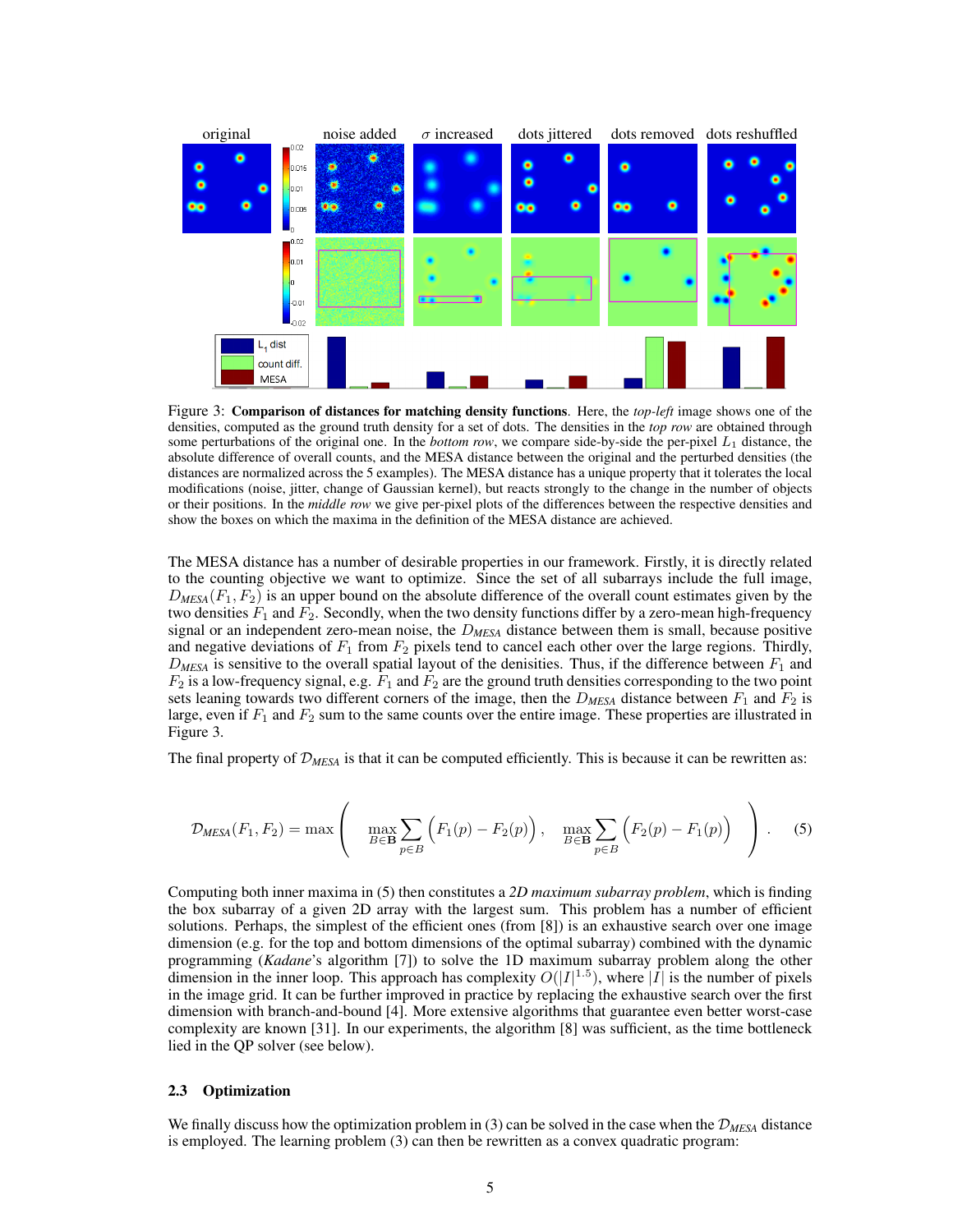$$
\min_{w,\xi_1,\dots,\xi_N} w^T w + \lambda \sum_{i=1}^N \xi_i, \qquad \text{subject to} \tag{6}
$$

$$
\forall i, \ \forall B \in \mathbf{B}_i: \quad \xi_i \ge \sum_{p \in B} \left( F_i^0(p) - w^T x_p^i \right), \quad \xi_i \ge \sum_{p \in B} \left( w^T x_p^i - F_i^0(p) \right) \tag{7}
$$

Here,  $\xi_i$  are the auxiliary slack variables (one for each training image) and  $\mathbf{B}_i$  is the set of all subarrays in image *i*. At the optimum of (6)–(7), the optimal vector  $\hat{w}$  is the solution of (3) while the slack variables equal the MESA distances:  $\hat{\xi}_i = \mathcal{D}_{MESA} (F_i^0(\cdot), F_i(\cdot|\hat{w}))$ .

The number of linear constraints in (7) is combinatorial, so that a custom QP-solver cannot be applied directly. A standard iterative cutting-plane procedure, however, overcomes this problem: one starts with only a small subset of constraints activated (we choose 20 boxes with random dimensions in random subset of images to initialize the process). At each iteration, the QP  $(6)$ – $(7)$  is solved with an active subset of constraints. Given the solution  $^j w_i^j \xi_1, \ldots^j \xi_N$  after the iteration j, one can find the box subarrays corresponding to the most violated constraints among (7). To do that, for each image we find the subarrays that maximize the right hand sides of (7), which are exactly the 2D maximum subarrays of  $F_i^0(\cdot) - F_i(\cdot|^j w)$  and  $F_i(\cdot|^j w) - F_i^0(\cdot)$  respectively.

The boxes  ${}^{j}B_{i}^{1}$  and  ${}^{j}B_{i}^{2}$  corresponding to these maximum subarrays are then found for each image i. If the respective sums  $\sum_{p \in {}^jB_i^1}$  $\left(F_i^0(p) - {^j w}^T x_p^i\right)$  and  $\sum_{p \in {^j B_i^2}}$  $\left(i\omega^T x_p^i - F_i^0(p)\right)$  exceed  ${}^j \xi_i \cdot (1 + \epsilon)$ , the corresponding constraints are activated, and the next iteration is performed. The iterations terminate when for all images the sums corresponding to maximum subarrays are within  $(1 + \epsilon)$  factor from  $^{j} \xi_i$ and hence no constraints are activated. In the derivation here,  $\epsilon \ll 1$  is a constant that promotes convergence in a small number of iterations to the approximation of the global minimum. Setting  $\epsilon$  to 0 solves the program (6)–(7) exactly, while it has been shown in similar circumstances [16] that setting  $\epsilon$  to a small finite value does not affect the generalization of the learning algorithm and brings the guarantees of convergence in small number of steps.

## 3 Experiments

Our framework and several baselines were evaluated on counting tasks for two types of imagery shown in Figure 1. We now discuss the experiments and the quantitative results. The test datasets and the densities computed with our method can be further assessed qualitatively at the project webpage [1].

Bacterial cells in fluorescence-light microscopy images. Our first experiment is concerned with synthetic images, emulating microscopic views of the colonies of bacterial cell, generated with [19] (Figure 1-left). Such synthetic images (Figure 1-left) are highly realistic and simulate such effects as cell overlaps, shape variability, strong out-of-focus blur, vignetting, etc. For the experiments, we generated a dataset of images (available at [1]), with the overall number of cells varying between 74 and 317. Few annotated datasets with real cell microscopy images also exist. While it is tempting to use real rather than synthetic imagery, all the real image datasets to the best of our knowledge are small (only few images have annotations), and, most importantly, there always are very big discrepancies between the annotations of different human experts. The latter effectively invalidates the use of such real datasets for quantitative comparison of different counting approaches.

Below we discuss the comparison of the counting accuracy achieved by our approach and baseline approaches. The features used in all approaches were based on the dense SIFT descriptor [21] computing using [32] software at each pixel of each image with the fixed SIFT frame radius (about the size of the cell) and fixed orientation. Each algorithm was trained on  $N$  training images, while another  $N$  images were used for the validation of metaparameters. The following approaches were considered:

*1. The proposed density-based approach.* A very simple feature representation was chosen: a codebook of K entries was constructed via k-means on SIFT descriptors extracted from the hold-out 20 images. Then each pixel is represented by a vector of length  $K$ , which is 1 at the dimension corresponding to the entry of the SIFT descriptor at that pixel and 0 for all other dimensions. We used training images to learn the vector w as discussed in Section 2.1. Counting is then performed by summing the values  $w_t$ assigned to the codebook entries  $t$  for all pixels in the test image. Figure 2-right gives an example of the respective density (see also [1]).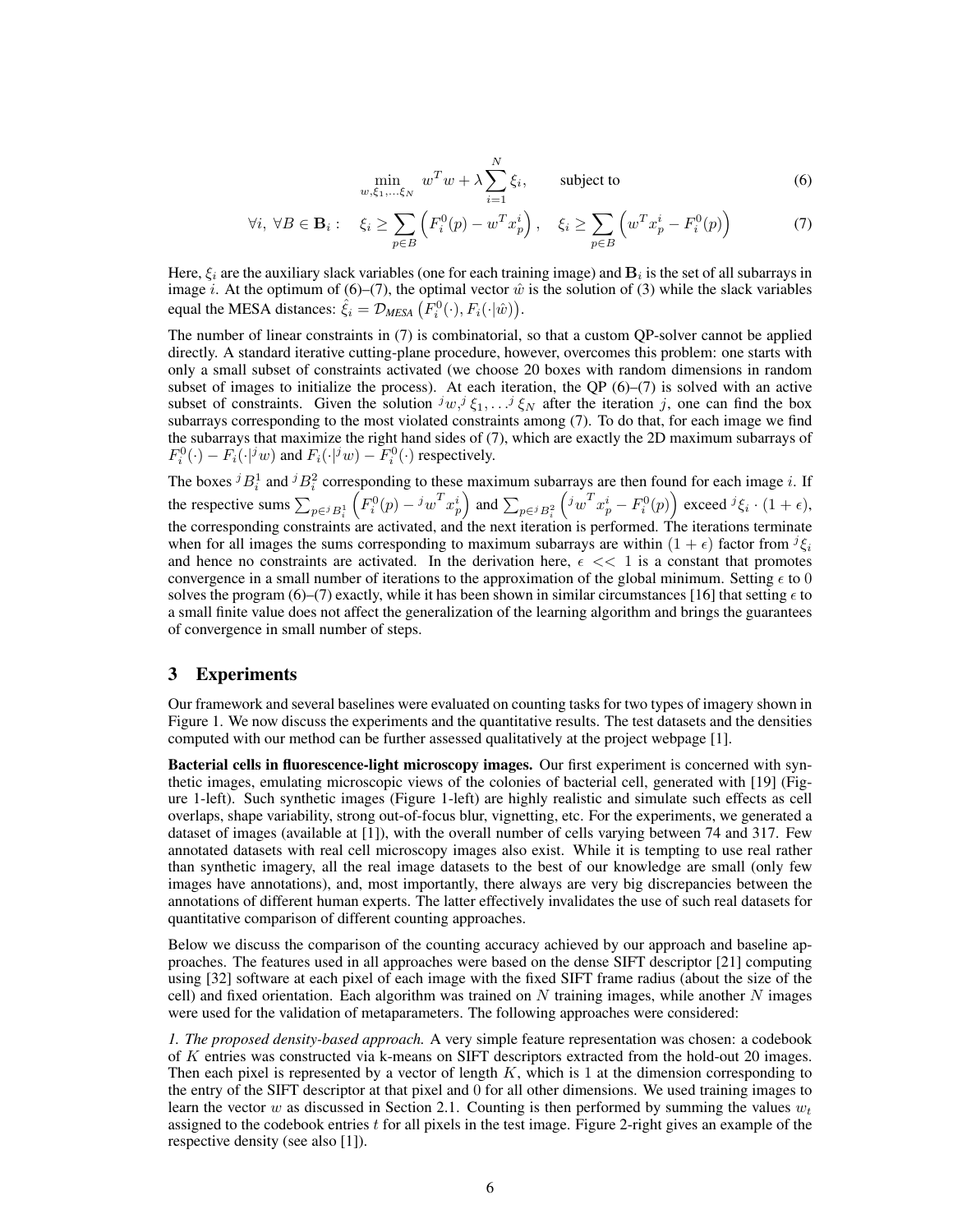|                                                                                                                            |  | Validation $N = 1$ $N = 2$ $N = 4$ $N = 8$ $N = 16$ $N = 32$                                       |  |  |
|----------------------------------------------------------------------------------------------------------------------------|--|----------------------------------------------------------------------------------------------------|--|--|
| linear ridge regression counting $67.3\pm25.2$ $37.7\pm14.0$ $16.7\pm3.1$ $8.8\pm1.5$ $6.4\pm0.7$ $5.9\pm0.5$              |  |                                                                                                    |  |  |
| kernel ridge regression counting $60.4 \pm 16.5$ $38.7 \pm 17.0$ $18.6 \pm 5.0$ $10.4 \pm 2.5$ $6.0 \pm 0.8$ $5.2 \pm 0.3$ |  |                                                                                                    |  |  |
| detection                                                                                                                  |  | counting $28.0 \pm 20.6$ $20.8 \pm 5.8$ $13.6 \pm 1.5$ $10.2 \pm 1.9$ $10.4 \pm 1.2$ $8.5 \pm 0.5$ |  |  |
| detection detection $20.8 \pm 3.8$ $20.1 \pm 5.5$ $15.7 \pm 2.0$ $15.0 \pm 4.1$ $11.8 \pm 3.1$ $12.0 \pm 0.8$              |  |                                                                                                    |  |  |
| detection+correction                                                                                                       |  | counting $-22.6\pm 5.3 \quad 16.8\pm 6.5 \quad 6.8\pm 1.2 \quad 6.1\pm 1.6 \quad 4.9\pm 0.5$       |  |  |
| density learning                                                                                                           |  | counting $12.7\pm7.3$ $7.8\pm3.7$ $5.0\pm0.5$ $4.6\pm0.6$ $4.2\pm0.4$ $3.6\pm0.2$                  |  |  |
| density learning                                                                                                           |  | MESA $9.5\pm6.1$ $6.3\pm1.2$ $4.9\pm0.6$ $4.9\pm0.7$ $3.8\pm0.2$ $3.5\pm0.2$                       |  |  |

Table 1: Mean absolute errors for cell counting on the test set of 100 fluorescent microscopy images. The rows correspond to the methods described in the text. The second column corresponds to the error measure used for learning meta-parameters on the validation set. The last 6 columns correspond to the numbers of images in the training and validation sets. The average number of cells is  $171 \pm 64$  per image. Standard deviations in the table correspond to 5 different draws of training and validation image sets. The proposed method (density learning) outperforms considerably the baseline approaches (including the application-specific baseline with the error rate = 16.2) for all sizes of the training set.

|                               | 'maximal' | 'downscale' | 'upscale' | 'minimal' | 'dense'       | 'sparse'      |
|-------------------------------|-----------|-------------|-----------|-----------|---------------|---------------|
| Counting-by-Regression [17]   | 2.07      | 2.66        | 2.78      | N/A       | N/A           | N/A           |
| Counting-by-Regression [28]   | 1.80      | 2.34        | 2.52      | 4.46      | N/A           | N/A           |
| Counting-by-Segmentation [28] | $1.53\,$  | 1.64        | 1.84      | 1.31      | N/A           | N/A           |
| <b>Density learning</b>       | 1.70      | 1.28        | 1.59      | 2.02      | $1.78 + 0.39$ | $2.06 + 0.59$ |

Table 2: Mean absolute errors for people counting in the surveillance video [10]. The columns correspond to the four scenarios (splits) reproduced from [28] ('maximal','downscale','upscale','minimal') and for the two new sets of splits ('dense' and 'sparse'). Our method outperforms counting-by-regression methods and is competitive with the hybrid method in [28], which uses more detailed annotation.

*2. The counting-by-regression baseline.* Each of the training images was described by a global histogram of the entries occurrences for the same codebook as above. We then learned two types of regression (ridge regression with linear and Gaussian kernels) to the number of cells in the image.

*3. The counting-by-detection baseline.* We trained a detector based on a linear SVM classifier. The SIFT descriptors corresponding to the dotted pixels were considered positive examples. To sample negative examples, we built a Delaunay triangulation on the dots and took SIFT descriptors corresponding to the pixels at the middle of Delaunay edges. At detection time, we applied the SVM at each pixel, and then found peaks in the resulting confidence map (e.g. Figure 2-middle) via non-maximum suppression with the threshold  $\tau$  and radius  $\rho$  using the code [18]. We also considered a variant with the linear correction of the obtained number to account for systematic biases (*detection+correction*). The slope and the intercept of the correction for each combination of  $\tau$ ,  $\rho$ , and regularization strength were estimated via robust regression on the union of the training and validation sets.

*4. Application-specific method [29].* We also evaluated the software specifically designed for analyzing cells in fluorescence-light images [29]. The counting algorithm here is based on adaptive thresholding and morphological analysis. For this baseline, we tuned the free parameter (cell division threshold) on the test set, and computed the mean absolute error, which was 16.2.

The meta-parameters (K, regularization strengths, Gaussian kernel width for ridge regression,  $\tau$  and  $\rho$ for non-maximum suppression) were learned in each case on the validation set. The objective minimized during the validation was counting accuracy. For counting-by-detection, we also considered optimizing detection accuracy (computed via Hungarian matching with the ground truth), and, for our approach, we also considered minimizing the MESA distance with the ground truth density on the validation set.

The results for a different number N of training and validation images are given in Table 1, based on 5 random draws of training and validation sets. A hold out set of 100 images was used for testing. The proposed method outperforms the baseline approaches for all sizes of the training set.

Pedestrians in surveillance video. Here we focus on a 2000-frames video dataset [10] from a camera overviewing a busy pedestrian street (Figure 1-right). The authors of [10] also provided the dotted ground truth for these frames, the position of the ground plane, and the region of interest, where the counts should be performed. Recently, [28] performed extensive experiments on the dataset and reported the performance of three approaches (two counting-by-regression including [17] and the hybrid approach: split into blobs, and regress the number for each blob). The hybrid approach in [28] required more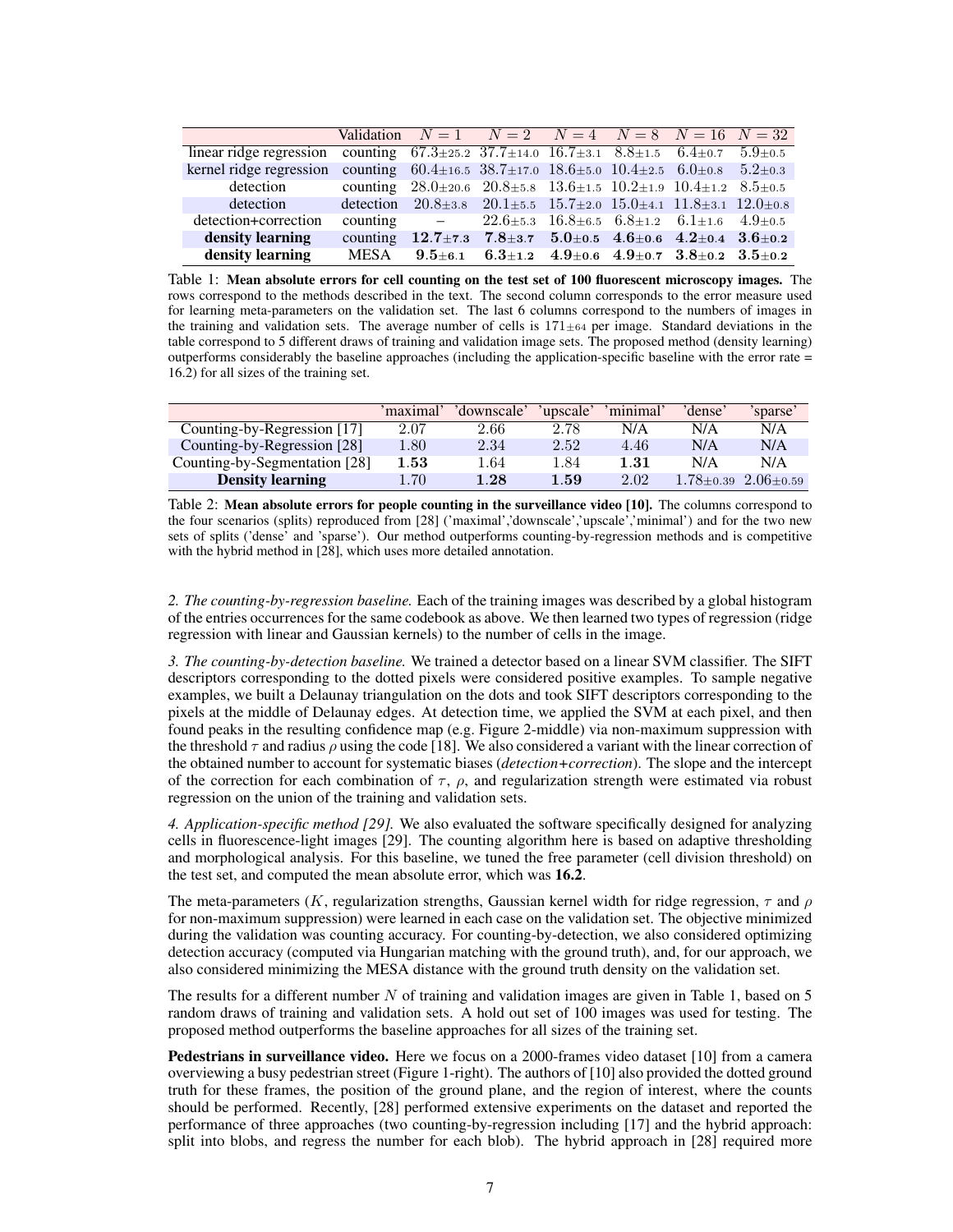detailed annotations than dotting (see [28] for details). For the sake of comparison, we adhered to the experimental protocols described in [28], so that the performance of our method is directly comparable.

In particular, 4 train/test splits were suggested in [28]: 1) 'maximal': train on frames 600:5:1400 (in Matlab notation) 2) 'downscale': train on frames 1205:5:1600 (the most crowded) 3) 'upscale': train on frames 805:5:1100 (the least crowded) 4) 'minimal': train on frames 640:80:1360 (10 frames). Testing is performed on the frames outside the training range. For future reference, we also included two additional scenarios ('dense' and 'sparse') with multiple similar splits in each (permitting variance estimation). Both scenarios are based on splitting the 2000 frames into 5 contiguous chunks of 400 frames. In each of the two scenarios, we then performed training on one chunk and testing on the other 4. In the "dense" scenario we trained on 80 frames sampled from the training split with uniform spacing, while in the 'sparse' scenario, we took just 10 frames.

Extracting features in this case is more involved as several modalities, namely the image itself, the difference image with the previous frame, and the background subtracted image have to be combined to achieve the best performance (a simple median filtering was used to estimate the static background image). We used a randomized tree approach similar to [24] to get features combining these modalities. Thus, we first extracted the primary features in each pixel including the absolute differences with the previous frame and the background, the image intensity, and the absolute values  $x$ - and  $y$ -derivatives. On the training subset of the smallest 'minimal' split, we then trained a random forest [9] with 5 randomized trees. The training objective was the regression from the appearance of each pixel and its neighborhood to the ground truth density. For each pixel at testtime, the random forest performs a series of simple tests comparing the value of in the particular primary channel at location defined by a particular offset with the particular threshold, while during forest pretraining the number of the channel, the offset and the threshold are randomized. Given the pretrained forest, each pixel p gets assigned a vector  $x_p$  of dimension equal to the total number of leaves in all trees, with ones corresponding to the leaves in each of the five trees the pixel falls into and zeros otherwise. Finally, to account for the perspective distortion, we multiplied  $x_p$  by the square of the depth of the ground plane at p (provided with the sequence). Within each scenario, we allocated one-fifth of the training frames to pick  $\lambda$  and the tree depth through validation via the MESA distance.

The quantitative comparison in Table 2, demonstrates the competitiveness of our method.

**Overall comments.** In both sets of experiments, we tried two strategies for setting  $\sigma$  (kernel width in the definition of the ground truth densities): setting  $\sigma = 0$  (effectively, the ground truth is then a sum of delta-functions), and setting  $\sigma = 4$  (roughly comparable with object half-size in both experiments). In the first case (cells) both strategies gave almost the same results for all  $N$ , highlighting the insensitivity of our approach to the choice of  $\sigma$  (see also Figure 3 on that). The results in Table 1 is for  $\sigma = 0$ . In the second case (pedestrians),  $\sigma = 4$  had an edge over  $\sigma = 0$ , and the results in Table 2 are for that value.

At train time, we observed that the cutting plane algorithm converged in a few dozen iterations (less than 100 for our choice  $\epsilon = 0.01$ ). The use of a general-purpose quadratic solver [2] meant that the training times were considerable (from several seconds to few hours depending on the value of  $\lambda$  and the size of the training set). We anticipate a big reduction in training time for the purpose-built solver. At test time, our approach introduces virtually no time overhead over feature extraction. E.g. in the case of pedestrians, one can store the value  $w_t$  computed during learning at each leaf t in each tree, so that counting would require simply "pushing" each pixel down the forest, and summing the resulting  $w_t$  from the obtained leaves. This can be done in real-time [30].

## 4 Conclusion

We have presented the general framework for learning to count objects in images. While our ultimate goal is the counting accuracy over the entire image, during the learning our approach is optimizing the loss based on the MESA-distance. This loss involves counting accuracy over multiple subarrays of the entire image (and not only the entire image itself). We demonstrate that given limited amount of training data, such an approach achieves much higher accuracy than optimizing the counting accuracy over the entire image directly (counting-by-regression). At the same time, the fact that we avoid the hard problem of detecting and discerning individual object instances, gives our approach an edge over the countingby-detection method in our experiments.

Acknowledgements. This work is suppoted by EU ERC grant VisRec no. 228180. V. Lempitsky is also supported by Microsoft Research projects in Russia. We thank Prof. Jiri Matas (CTU Prague) for suggesting the *detection+correction* baseline.